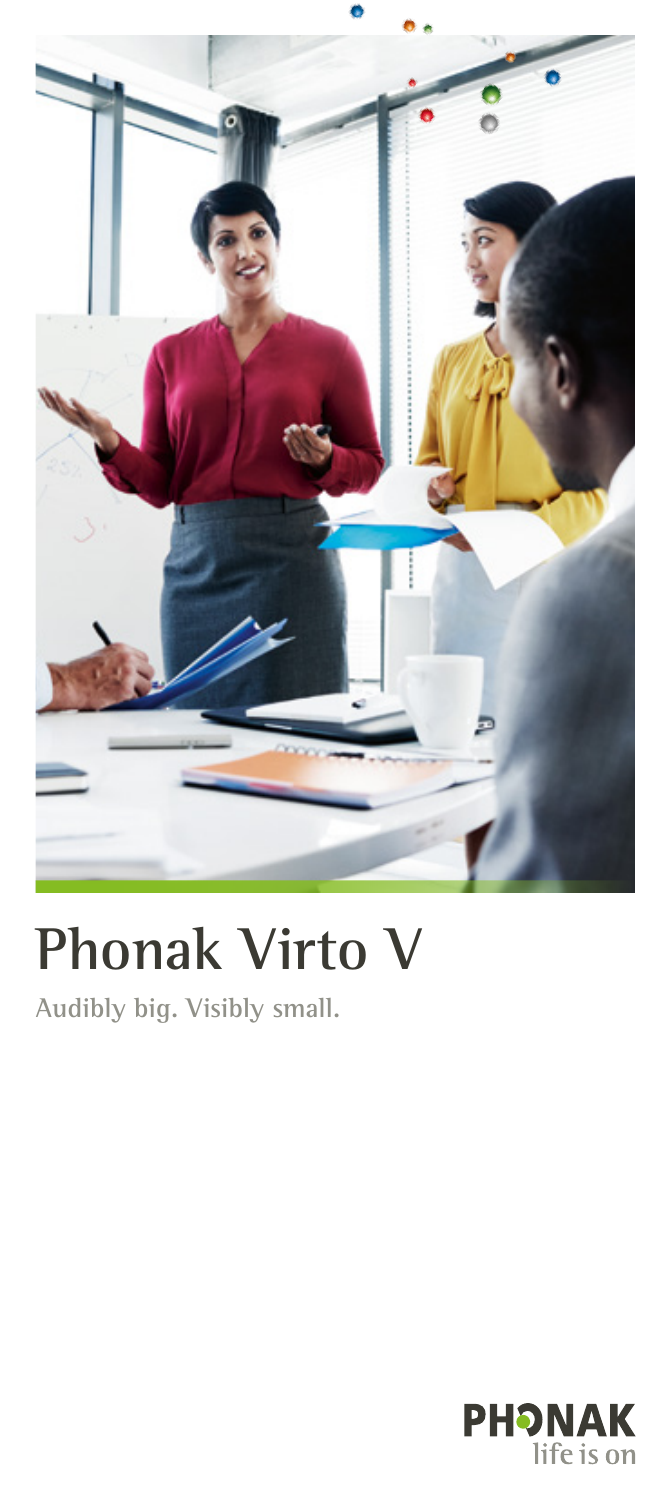



## **The best kept secret**

Our dedication to continuously challenging the limits of technology have successfully allowed us to create a more discreet and innovative custom hearing aid to meet your specific needs. Phonak Virto V combines state-of-the-art technology with a brand-new hardware design to provide you with exceptional performance and comfort. You won't even realize that you're wearing hearing aids, nor will anyone else.

### **Great expectations**

We understand that hearing well in a multitude of listening environments without drawing attention to your hearing aid is important and what you expect. For this reason, Phonak Virto V custom hearing aids are the optimal solution for you. Remaining out of sight, Virto V allows you to communicate freely while enjoying the listening pleasures of the world around you.

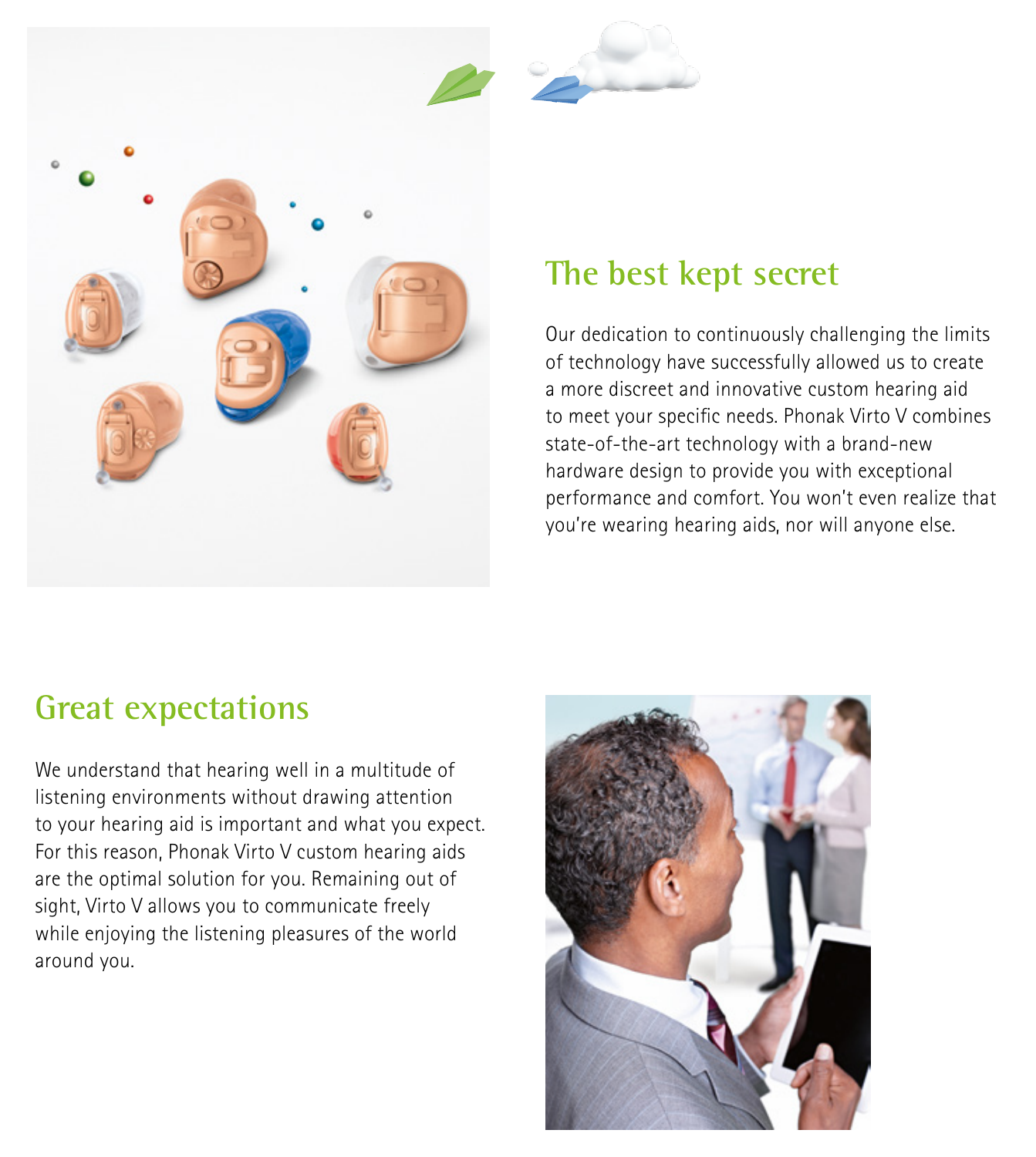# **Designed for you**

Designed specifically with you in mind, every Virto V is an individual work of art. Crafted to fit perfectly into your ear canal, state-of-the-art 3-D printing technology is used to precisely create each shell, layer by layer. Once this is complete, the components are skillfully hand placed inside, resulting in a hearing aid which is as unique as you are.

### **Your custom solution**

Phonak provides the broadest portfolio of quality, custom hearing aids on the market. Virto V comes in a variety of colors and models to suit you. Together with your hearing care professional you can choose the best solution to meet the demands of your lifestyle and your hearing needs.



#### **Color combinations**



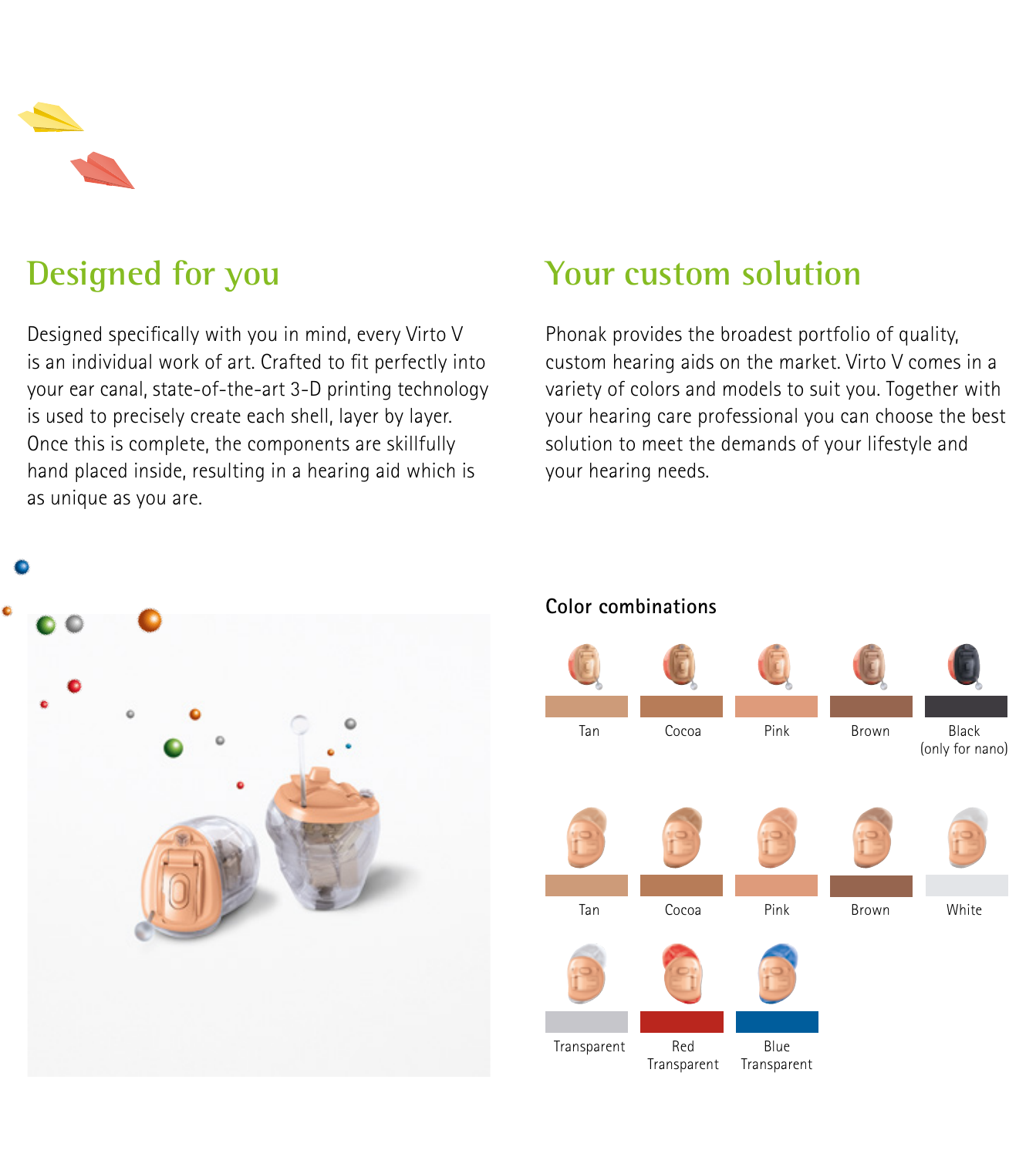

### **Personalized performance**

Virto V delivers the best hearing performance in every listening situation. Regardless of your whereabouts, your hearing aids will automatically and seamlessly adapt in real time to optimize your settings based on your exact listening environment with AutoSense OS. Unique to Phonak, Binaural VoiceStream Technology™ sends speech from one ear to the other, allowing you to hear better and understand more in even the most challenging listening environments.

# **Comfortably connected**

Phonak offers a wide range of wireless accessories to boost the performance of your hearing aids. Providing even more connectivity, the Virto V family allows you to seamlessly integrate your hearing aids into every aspect of your daily life. Whether on the move, at work or at home, it has never been easier to receive phone calls, enjoy your favorite TV show or to listen to your music.

Reconnect with the rich sounds around you in your everyday life with Virto V.

**There is no other hearing aid this small, capable of this much performance.**

For further information on Phonak Virto V, please visit **www.phonak.com/virtov**